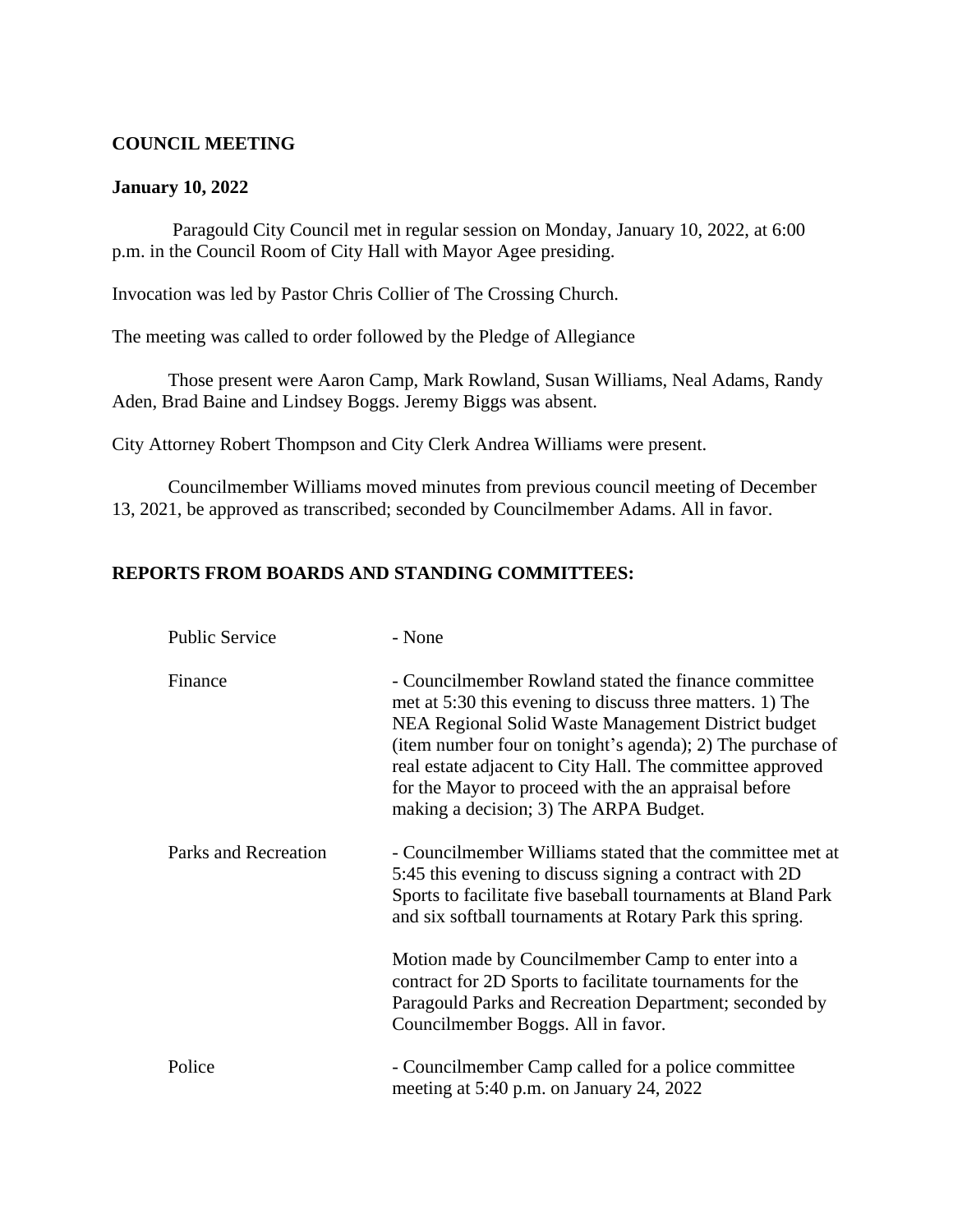| Public Health and<br>Ordinances | - None |
|---------------------------------|--------|
| Fire                            | - None |

Sanitation - None

Street/Cemetery - None

### **UNFINISHED BUSINESS:**

None

#### **NEW BUSINESS:**

#### **ITEM #1**

# **AN ORDINANCE ADOPTING THE RULES OF PROCEDURE FOR THE TRANSACTION OF BUSINESS OF THE COUNCIL FOR THE CITY OF PARAGOULD, ARKANSAS; AND FOR OTHER PURPOSES**

Motion made that the ordinance be offered by Councilmember Rowland; seconded by Councilmember Baine.

Roll Call: Camp, yes; Rowland, yes; Williams, yes; Adams, yes; Aden, yes; Baine, yes; and Boggs, yes.

Mayor Agee explained that this ordinance is to set the rules and procedures for council meeting as required by law.

Motion made to place the ordinance on the first reading by Councilmember Rowland; seconded by Councilmember Adams.

Roll Call: Camp, yes; Rowland, yes; Williams, yes; Adams, yes; Aden, yes; Baine, yes; and Boggs, yes.

Motion made to suspend the rules and place the ordinance on the second reading by Councilmember Williams; seconded by Councilmember Boggs.

Roll Call: Camp, yes; Rowland, yes; Williams, yes; Adams, yes; Aden, yes; Baine, yes; and Boggs, yes.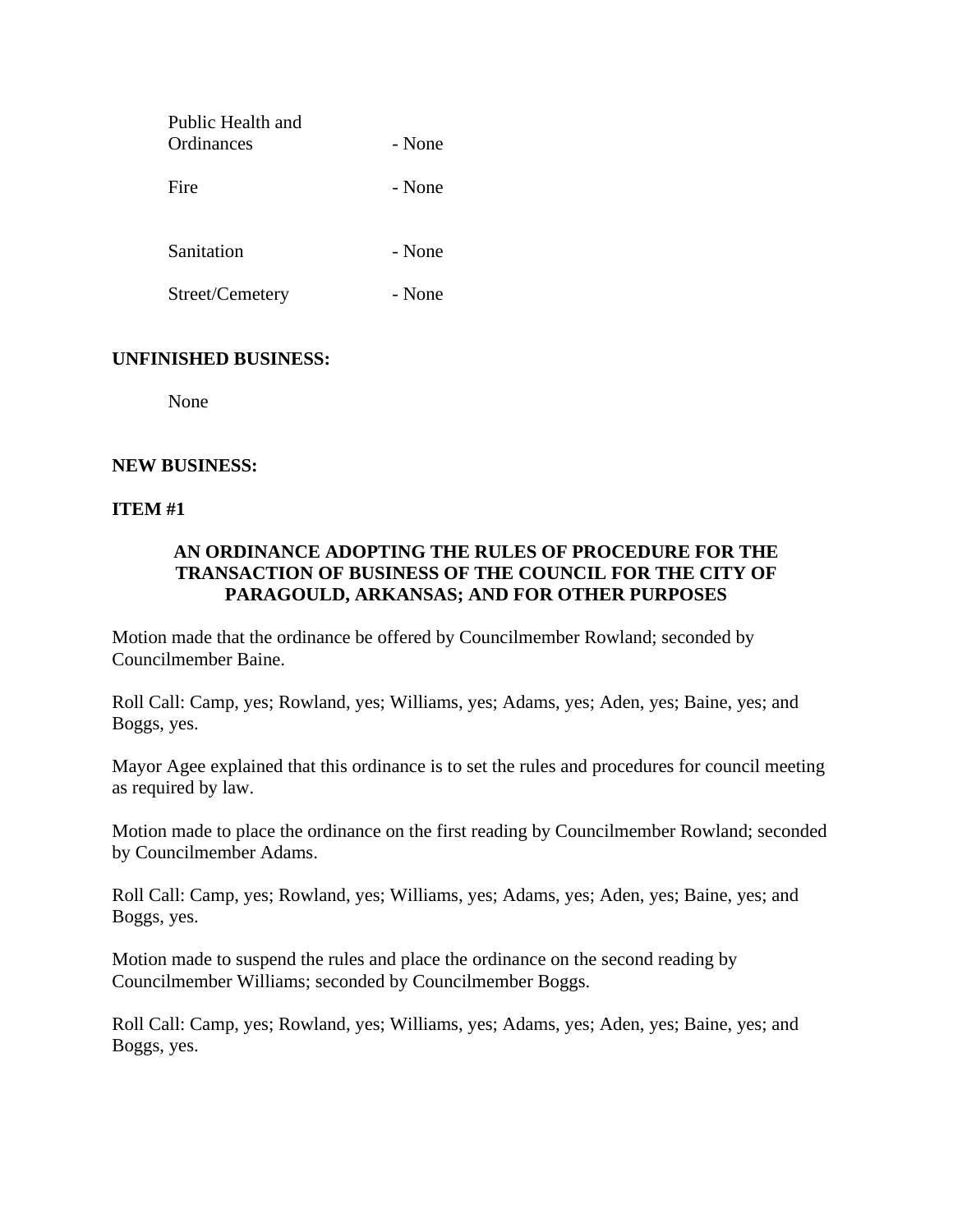Motion made to suspend the rules and place the ordinance on the third and final reading by Councilmember Adams; seconded by Councilmember Aden.

Roll Call: Camp, yes; Rowland, yes; Williams, yes; Adams, yes; Aden, yes; Baine, yes; and Boggs, yes.

Motion made that the ordinance be adopted by Councilmember Rowland; seconded by Councilmember Camp.

Roll Call: Camp, yes; Rowland, yes; Williams, yes; Adams, yes; Aden, yes; Baine, yes; and Boggs, yes. Motion carried seven to zero. Ordinance adopted. (Ordinance No. 2022-01)

#### **ITEM #2**

### **AN ORDINANCE TO SET THE SALARY FOR THE CITY CLERK AND CITY ATTORNEY OF THE CITY OF PARAGOULD, ARKANSAS; AND FOR OTHER PURPOSES**

Motion made that the ordinance be offered by Councilmember Aden; seconded by Councilmember Adams.

Roll Call: Camp, yes; Rowland, yes; Williams, yes; Adams, yes; Aden, yes; Baine, yes; and Boggs, yes.

Mayor Agee explained that this ordinance is to set the salaries for the city clerk and the city attorney as required by law.

Motion made to place the ordinance on the first reading by Councilmember Rowland; seconded by Councilmember Baine.

Roll Call: Camp, yes; Rowland, yes; Williams, yes; Adams, yes; Aden, yes; Baine, yes; and Boggs, yes.

Motion made to suspend the rules and place the ordinance on the second reading by Councilmember Camp; seconded by Councilmember Adams.

Roll Call: Camp, yes; Rowland, yes; Williams, yes; Adams, yes; Aden, yes; Baine, yes; and Boggs, yes.

Motion made to suspend the rules and place the ordinance on the third and final reading by Councilmember Aden; seconded by Councilmember Williams.

Roll Call: Camp, yes; Rowland, yes; Williams, yes; Adams, yes; Aden, yes; Baine, yes; and Boggs, yes.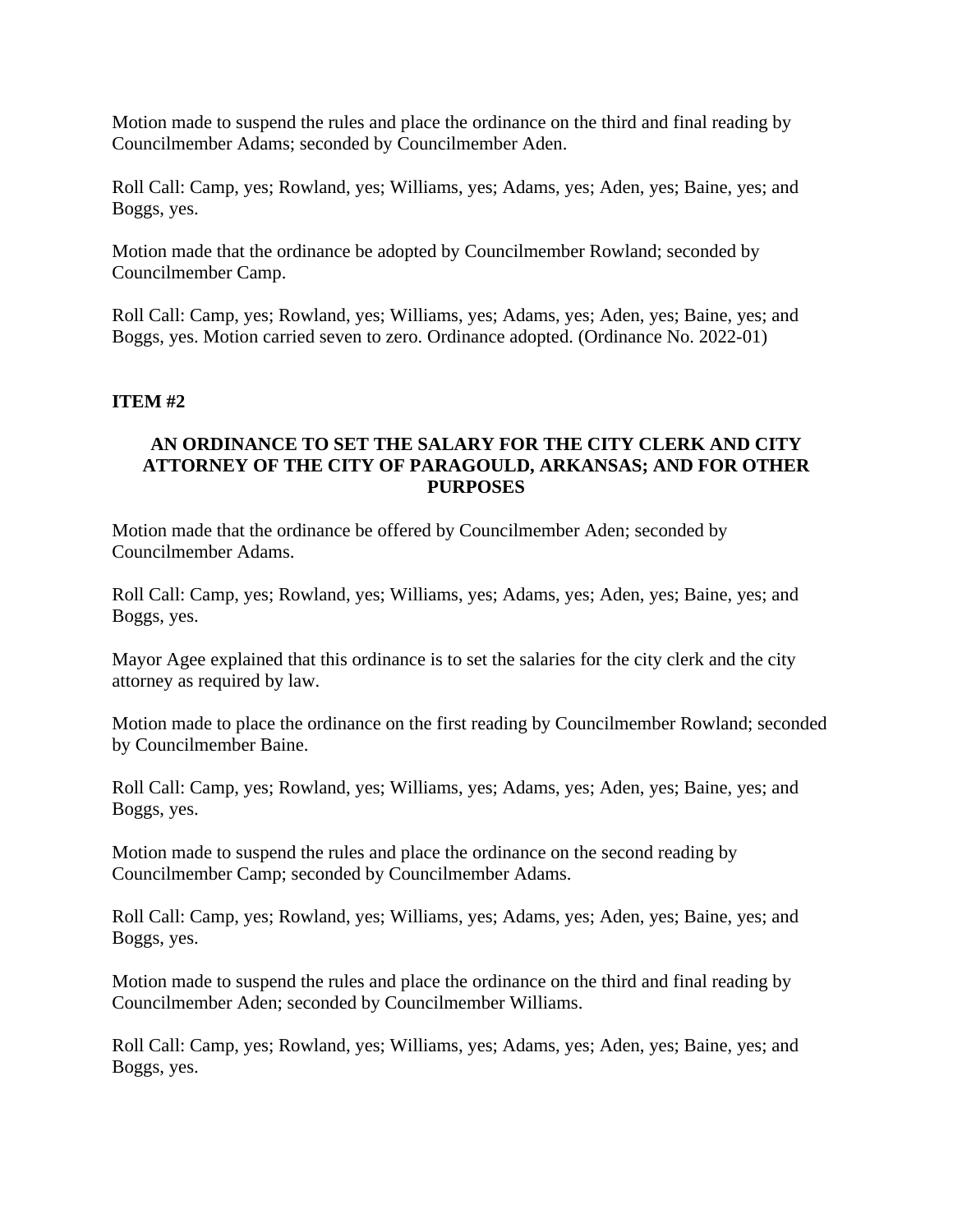Motion made that the ordinance be adopted by Councilmember Rowland; seconded by Councilmember Williams.

Roll Call: Camp, yes; Rowland, yes; Williams, yes; Adams, yes; Aden, yes; Baine, yes; and Boggs, yes. Motion carried seven to zero. Ordinance adopted. (Ordinance No. 2022-02)

## **ITEM #3**

### **AN ORDINANCE AMENDING ORDINANCES INCLUDING ORDINANCE 86-2 AND ORDINANCE 2000-15, AS THEY RELATE TO THE CITY BEAUTIFUL COMMISSION; AND FOR OTHER PURPOSES**

Motion made that the ordinance be offered by Councilmember Baine; seconded by Councilmember Adams.

Roll Call: Camp, yes; Rowland, yes; Williams, yes; Adams, yes; Aden, yes; Baine, yes; and Boggs, yes.

Mayor Agee explained that this ordinance will change the membership composition of the board. Currently the commission contains 12 members and they are having trouble obtaining a quorum. This ordinance changes to seven members including one from each of the four wards and three at large with one at large to be a councilmember. This will make a quorum easier to obtain.

Motion made to place the ordinance on the first reading by Councilmember Rowland; seconded by Councilmember Adams.

Roll Call: Camp, yes; Rowland, yes; Williams, yes; Adams, yes; Aden, yes; Baine, yes; and Boggs, yes.

Motion made to suspend the rules and place the ordinance on the second reading by Councilmember Williams; seconded by Councilmember Aden.

Roll Call: Camp, yes; Rowland, yes; Williams, yes; Adams, yes; Aden, yes; Baine, yes; and Boggs, yes.

Motion made to suspend the rules and place the ordinance on the third and final reading by Councilmember Williams; seconded by Councilmember Aden.

Roll Call: Camp, yes; Rowland, yes; Williams, yes; Adams, yes; Aden, yes; Baine, yes; and Boggs, yes.

Motion made that the ordinance be adopted by Councilmember Camp; seconded by Councilmember Adams.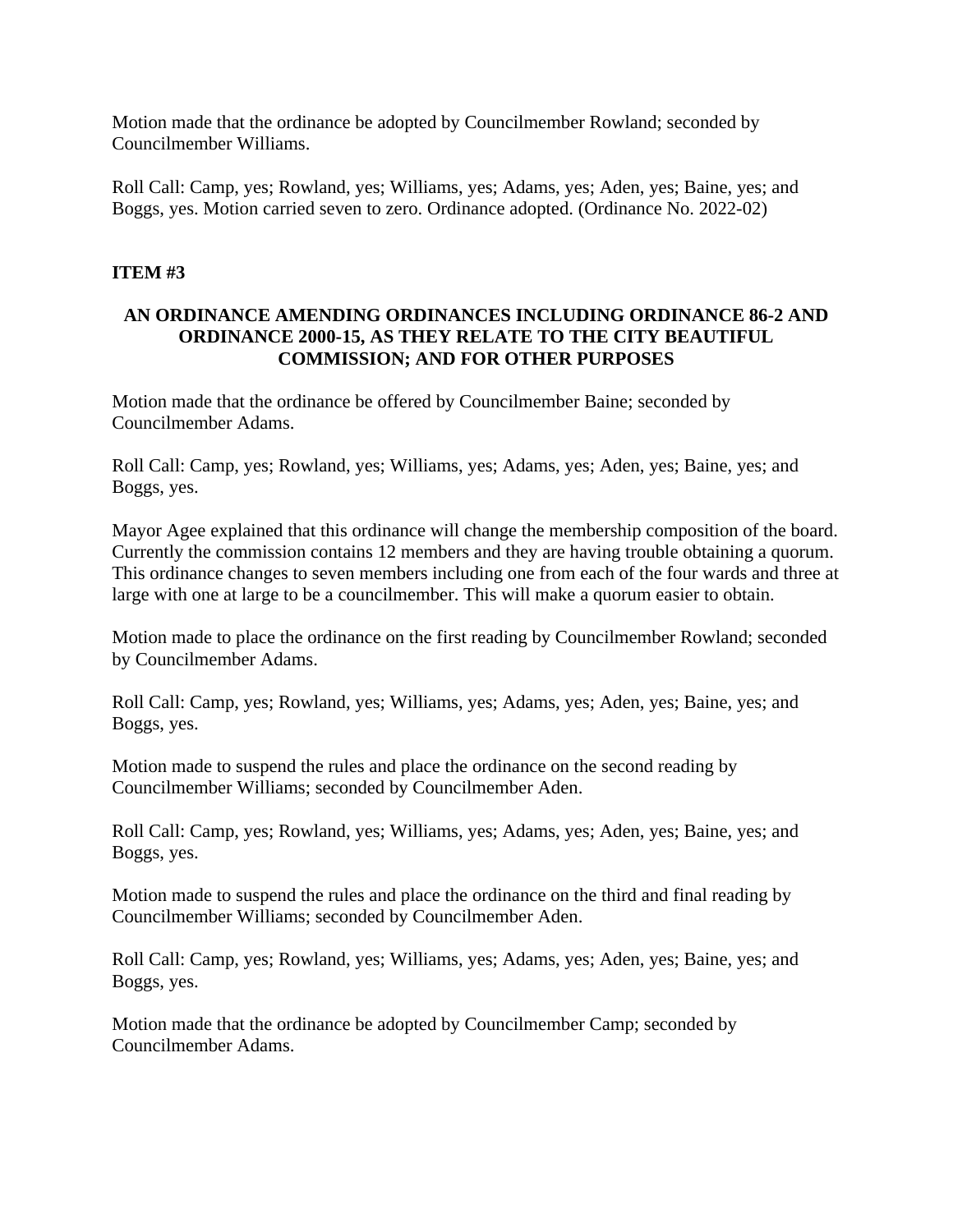Roll Call: Camp, yes; Rowland, yes; Williams, yes; Adams, yes; Aden, yes; Baine, yes; and Boggs, yes. Motion carried seven to zero. Ordinance adopted. (Ordinance No. 2022-03)

### **ITEM #4**

# **A RESOLUTION REGARDING THE ANNUAL BUDGET OF THE NE ARKANSAS REGIONAL SOLID WASTE MANAGEMENT DISTRICT; AND FOR OTHER PURPOSES**

Motion made that the resolution be offered by Councilmember Rowland; seconded by Councilmember Adams.

Roll Call: Camp, yes; Rowland, yes; Williams, yes; Adams, yes; Aden, yes; Baine, yes; and Boggs, yes.

Mayor Agee explained to the council that in the 2021 general session the legislature passed a law requiring cities to approve their landfill budgets. Since the NE Arkansas Regional Solid Waste Management District is a regional landfill and Mayor Agee is a member of the board of directors that can execute any document necessary to approve, ratify or amend the budget he is requesting the council approve the budget.

Motion made that the resolution be adopted by Councilmember Rowland; seconded by Councilmember Williams.

Roll Call: Camp, yes; Rowland, yes; Williams, yes; Adams, yes; Aden, yes; Baine, yes; and Boggs, yes. Motion carried seven to zero. Resolution adopted. (Resolution No. 2022-01)

# **ITEM #5**

# **A RESOLUTION TO DECLARE A BUILDING AND/OR A STRUCTURE WITHIN THE CORPORATE LIMITS OF THE CITY OF PARAGOULD, ARKANSAS, A NUISANCE IN ACCORDANCE WITH THE CITY CODE OF ORDINANCES, CHAPTER 10, ARTICLE VIII. CONDEMNATION OF BUILDING SEC. 10-240 THROUGH 10-247 – LOCATION: 704 SOUTH 6TH STREET**

Motion that the resolution be offered by owner's name, location and legal description made by Councilmember Rowland; seconded by Councilmember Adams.

Roll Call: Camp, yes; Rowland, yes; Williams, yes; Adams, yes; Aden, yes; Baine, yes; and Boggs, yes.

Code Enforcement Officer, J.D. Stephenson, was present and presented the council with documentation and photographs of the property. No one appeared in opposition.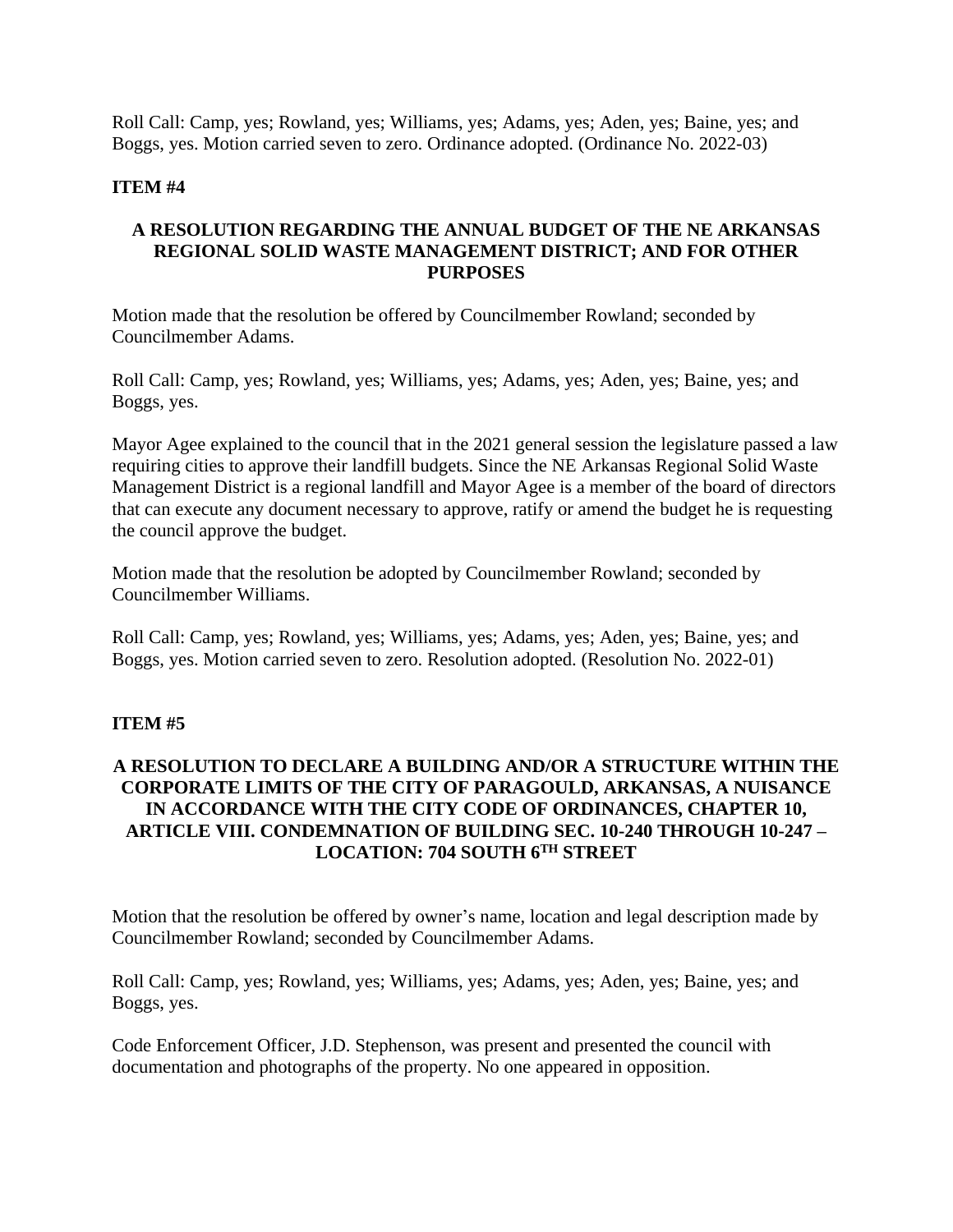Motion made that the resolution be adopted by Councilmember Rowland; seconded by Councilmember Camp.

Roll Call: Camp, yes; Rowland, yes; Williams, yes; Adams, yes; Aden, yes; Baine, yes; and Boggs, yes. Motion carried seven to zero. Resolution adopted. (Resolution No. 2022-02)

# **ITEM #6**

# **A RESOLUTION TO DECLARE A BUILDING AND/OR A STRUCTURE WITHIN THE CORPORATE LIMITS OF THE CITY OF PARAGOULD, ARKANSAS, A NUISANCE IN ACCORDANCE WITH THE CITY CODE OF ORDINANCES, CHAPTER 10, ARTICLE VIII. CONDEMNATION OF BUILDING SEC. 10-240 THROUGH 10-247 – LOCATION: 1103 EAST COURT STREET**

Motion that the resolution be offered by owner's name, location and legal description made by Councilmember Rowland; seconded by Councilmember Adams.

Roll Call: Camp, yes; Rowland, yes; Williams, yes; Adams, yes; Aden, yes; Baine, yes; and Boggs, yes.

Code Enforcement Officer, J.D. Stephenson, was present and presented the council with documentation and photographs of the property. No one appeared in opposition.

Motion made that the resolution be adopted by Councilmember Rowland; seconded by Councilmember Camp.

Roll Call: Camp, yes; Rowland, yes; Williams, yes; Adams, yes; Aden, yes; Baine, yes; and Boggs, yes. Motion carried seven to zero. Resolution adopted. (Resolution No. 2022-03)

#### **ITEM #7**

# **A RESOLUTION TO DECLARE A BUILDING AND/OR A STRUCTURE WITHIN THE CORPORATE LIMITS OF THE CITY OF PARAGOULD, ARKANSAS, A NUISANCE IN ACCORDANCE WITH THE CITY CODE OF ORDINANCES, CHAPTER 10, ARTICLE VIII. CONDEMNATION OF BUILDING SEC. 10-240 THROUGH 10-247 – LOCATION: 206 WEST BALDWIN**

Motion that the resolution be offered by owner's name, location and legal description made by Councilmember Rowland; seconded by Councilmember Adams.

Roll Call: Camp, yes; Rowland, yes; Williams, yes; Adams, yes; Aden, yes; Baine, yes; and Boggs, yes.

Code Enforcement Officer, J.D. Stephenson, was present and presented the council with documentation and photographs of the property. Tammy Pollock, daughter of owner Billy J.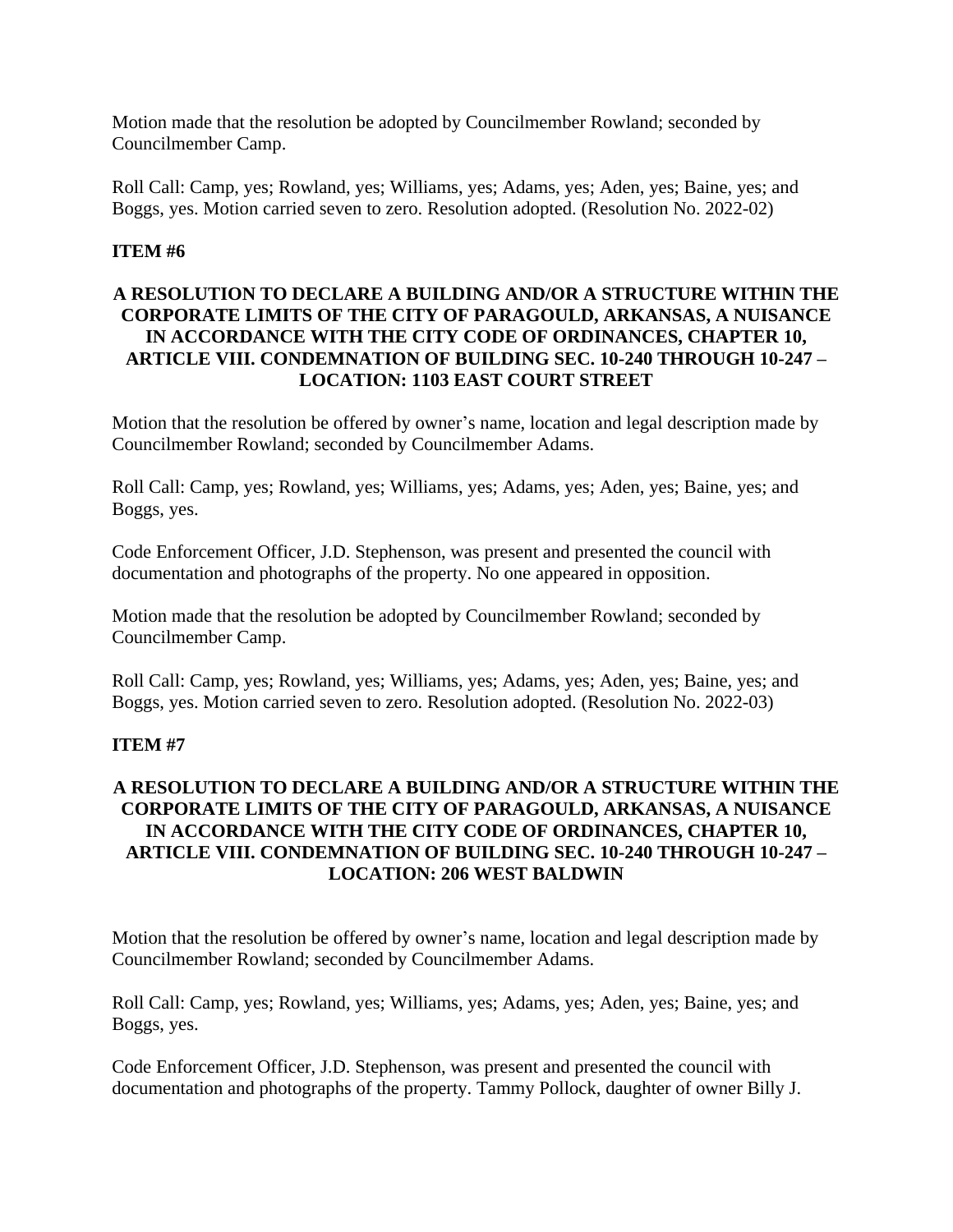Easley, appeared. Ms. Pollock stated that her father passed away October 27, 2021 and that she and her brother have filed a probate case. Ms. Pollock requested more time to decide if the house could be repaired or needed to be demolished. City Attorney, Robert Thompson, explained to Ms. Pollock that she would have 30 days after the house was condemned to either tear it down or make repairs and that if the city had to tear the house down the property would still belong to her and her brother, although a lien would be placed for the cost of demolition.

Motion made that the resolution be adopted by Councilmember Rowland; seconded by Councilmember Baine.

Roll Call: Camp, yes; Rowland, yes; Williams, yes; Adams, yes; Aden, yes; Baine, yes; and Boggs, yes. Motion carried seven to zero. Resolution adopted. (Resolution No. 2022-04)

### **ITEM #8**

# **A RESOLUTION TO DECLARE A BUILDING AND/OR A STRUCTURE WITHIN THE CORPORATE LIMITS OF THE CITY OF PARAGOULD, ARKANSAS, A NUISANCE IN ACCORDANCE WITH THE CITY CODE OF ORDINANCES, CHAPTER 10, ARTICLE VIII. CONDEMNATION OF BUILDING SEC. 10-240 THROUGH 10-247 – LOCATION: 401 SOUTH 5TH AVENUE**

Motion that the resolution be offered by owner's name, location and legal description made by Councilmember Rowland; seconded by Councilmember Adams.

Roll Call: Camp, yes; Rowland, yes; Williams, yes; Adams, yes; Aden, yes; Baine, yes; and Boggs, yes.

Code Enforcement Officer, J.D. Stephenson, was present and presented the council with documentation and photographs of the property. No one appeared in opposition.

Motion made that the resolution be adopted by Councilmember Rowland; seconded by Councilmember Camp.

Roll Call: Camp, yes; Rowland, yes; Williams, yes; Adams, yes; Aden, yes; Baine, yes; and Boggs, yes. Motion carried seven to zero. Resolution adopted. (Resolution No. 2022-05)

#### **ITEM #9**

### **A RESOLUTION AUTHORIZING THE MAYOR AND CITY CLERK OF PARAGOULD, ARKANSAS TO ATTACH LIENS TO CERTAIN PROPERTIES LOCATED AT THE ADDRESSES SPECIFIED IN THIS RESOLUTION FOR THE PURPOSE OF COLLECTING MONIES WHICH ARE OWED THE CITY OF PARAGOULD FOR ENFORCEMENT OF CHAPTER 18 OF THE CITY'S CODE OF ORDINANCES**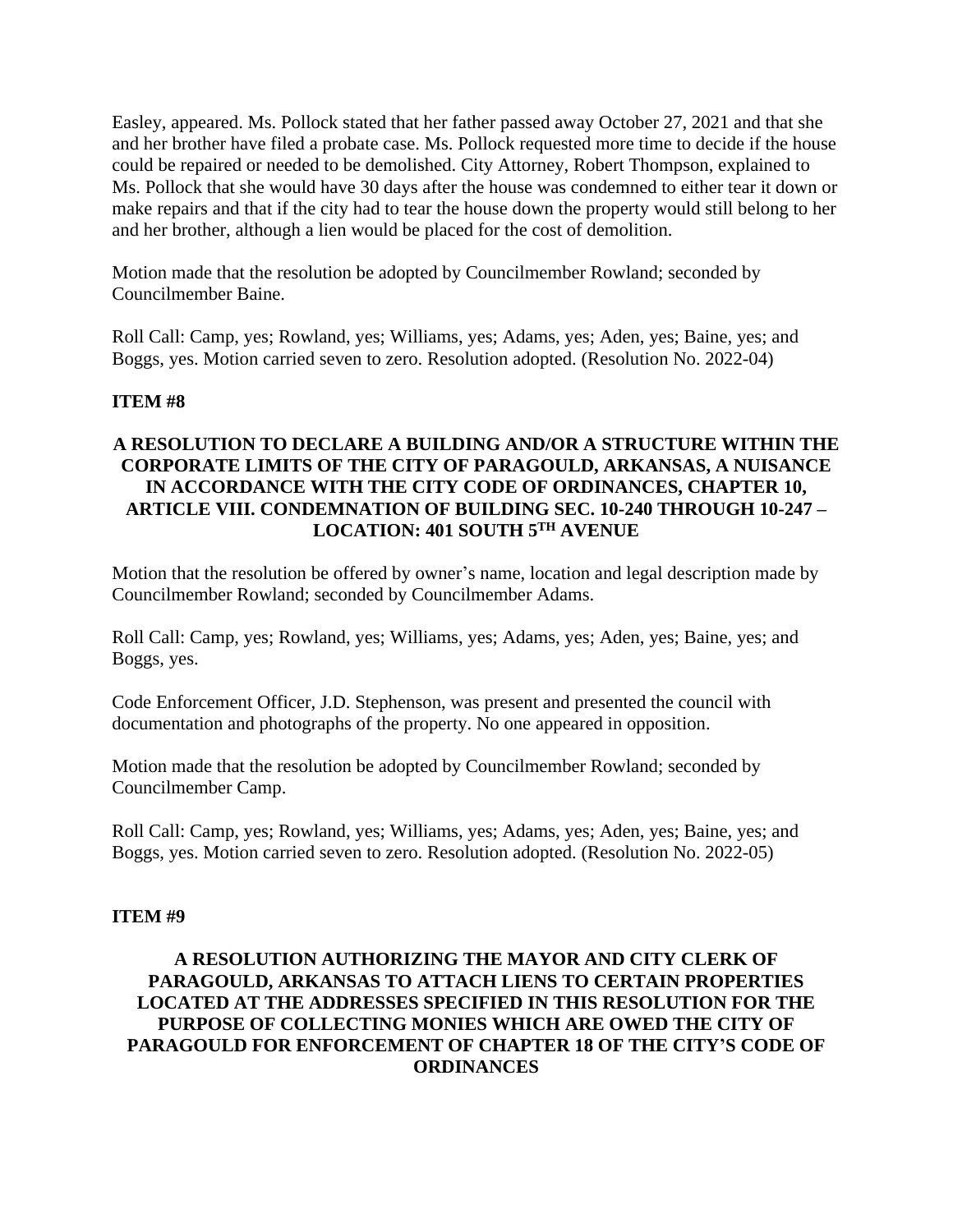Motion made by Councilmember Rowland that the resolution be offered by owner, parcel number and amount only; seconded by Councilmember Adams.

Roll Call: Camp, yes; Rowland, yes; Williams, yes; Adams, yes; Aden, yes; Baine, yes; and Boggs, yes.

Code Enforcement Officers, J.D. Stephenson and Omer Overbay, provided the council with photographs and documentation of the properties. No one appeared in opposition.

Motion made that the resolution be adopted by Councilmember Rowland; seconded by Councilmember Adams.

Roll Call: Camp, yes; Rowland, yes; Williams, yes; Adams, yes; Aden, yes; Baine, yes; and Boggs, yes. Motion seven to zero. Resolution adopted. (Resolution No. 2022-06)

# **ITEM #10**

# **APPOINTMENTS TO BOARDS AND COMMISSIONS**

Mayor Agee made the following recommendations:

**A & P Commission**: Reappoint Marilyn White, term to end December 31, 2023 and Joe Wessell, term to end December 31, 2024.

Motion to approve these appointments made by Councilmember Rowland; seconded by Councilmember Adams. All in favor.

**Airport Commission**: Reappoint Lynn Ratliff, term ending December 31, 2026.

Motion to approve this appointment made by Councilmember Camp; seconded by Councilmember Baine. All in favor.

**Planning and Zoning Commission**: Reappoint Steve Adams, term ending December 31, 2024 and Mike Finch, term ending December 31, 2024.

Motion to approve these appointments made by Councilmember Baine; seconded by Councilmember Williams. All in favor – Councilmember Adams abstained.

**Parks and Recreation Commission**: Drake Wallace to fill Jacob Kellett's term, term ending December 31, 2023; Courtney Keuter to fill Angela McBride's term, term ending December 31, 2022; Reappoint Evan Seth Dearing, term ending December 31, 2021 and Jennilee Rogers, term ending December 31, 2024.

Motion to approve these appointments made by Councilmember Adams; seconded by Councilmember Rowland. All in favor.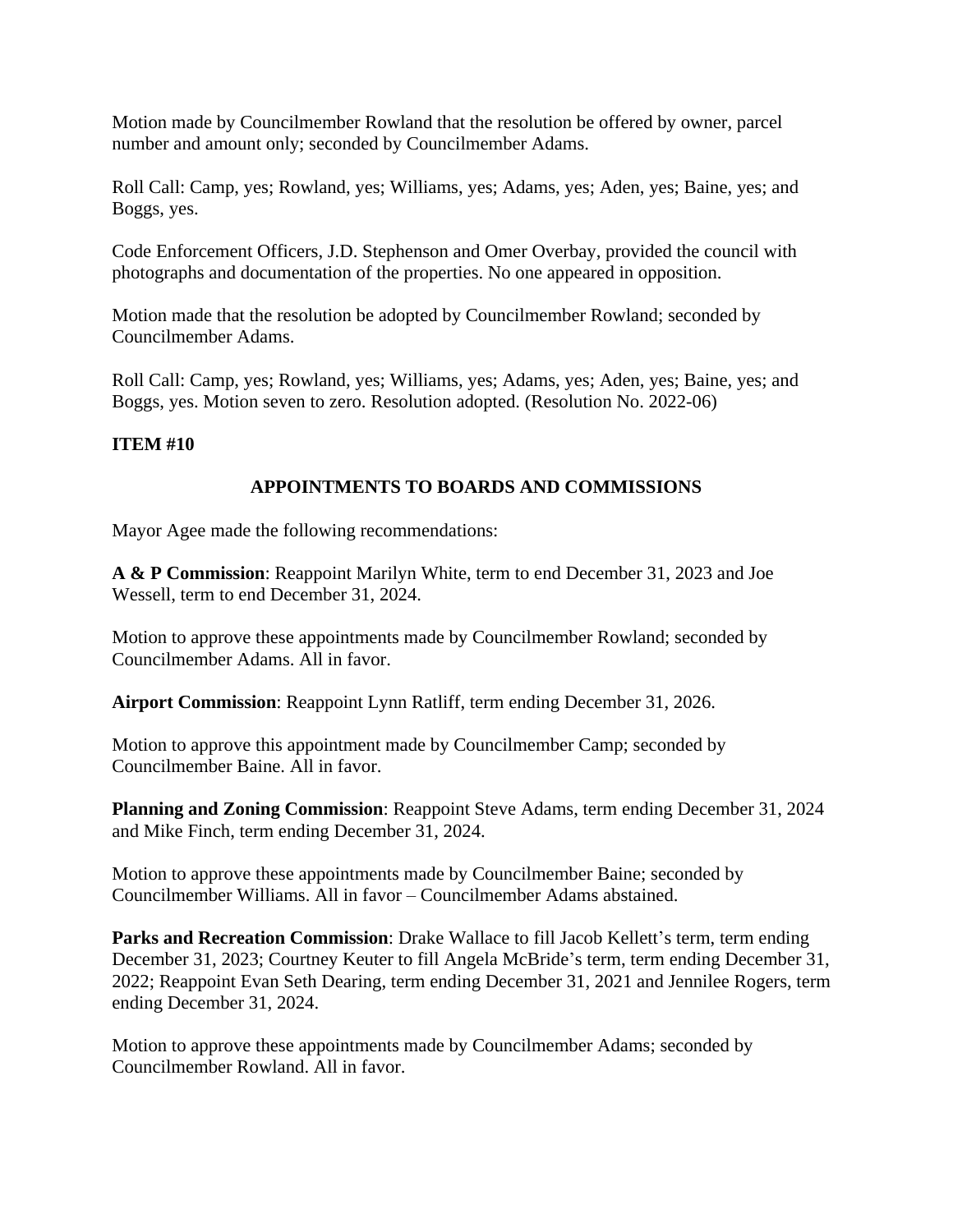**City Beautiful Commission**: Ward appointments – Susan Youngblood, Ward 1, term ending December 31, 2024; Jessie Blevins, Ward 2, term ending December 31, 2024; John White, Ward 3, term ending December 31, 2022; and Neal Adams, Ward 4, term ending December 31, 2024. Council position – Aaron Camp, Councilmember, term ending December 31, 2023. At large positions – Connie Whitman, term ending December 31, 2022; and Vickie Griggs, term ending December 31, 2023.

Motion to approve these appointments made by Councilmember Rowland; seconded by Councilmember Williams. All in favor.

#### ITEM #11

### DELETION OF FIXED ASSETS

The council was presented with a list of fixed assets that were deleted from the 2021 fixed asset list maintained by the City Clerk. The following items were deleted:

| 2001 Freightliner           | \$159,536.00 | Sold to Walnut Ridge (See Resolution #2021-38)  |
|-----------------------------|--------------|-------------------------------------------------|
| sweeper, International 2003 | \$105,475.00 | Sold at auction 10/2/2021                       |
| 1996 GMC gravel truck       | \$49,259.00  | Sold at auction 10/2/2021                       |
| 1997 GMC gravel truck       | \$45,444.00  | Sold at auction 10/2/2021                       |
| 2013 Ford Taurus            | \$24,127.00  | Crain Ford - Sold at auction 10/2/2021          |
| 2013 Ford Taurus            | \$24,127.00  | Crain Ford - Sold at auction 10/2/2021          |
| 2009 Ford Crown Victoria    | \$23,811.00  | Glen Sain, Inc. - Sold at auction 10/2/2021     |
| 2009 Ford Crown Victoria    | \$23,811.00  | Glen Sain, Inc. - Sold at auction 10/2/2021     |
| 2009 Ford Crown Victoria    | \$23,811.00  | Glen Sain, Inc. - Sold at auction 10/2/2021     |
| 2011 Crown Vic              | \$23,128.00  | Glen Sain, Inc. - Sold at auction 10/2/2021     |
| 2011 Crown Vic              | \$23,128.00  | Glen Sain, Inc. - Sold at auction 10/2/2021     |
| 2011 Crown Vic              | \$23,128.00  | Glen Sain, Inc. - Sold at auction 10/2/2021     |
| 2010 Ford Crown Victoria    | \$22,913.00  | Glen Sain, Inc. - Sold at auction 10/2/2021     |
| 2010 Ford Crown Victoria    | \$22,913.00  | Glen Sain, Inc. - Sold at auction 10/2/2021     |
| 2007 Ford Crown Victoria    | \$20,313.00  | Sold at auction 10/2/2021                       |
| 2007 Ford F-150             | \$18,306.00  | Sold at auction 10/2/2021                       |
| 2013 Impala                 | \$17,675.00  | Bale Chevrolet-Sold at auction 10/2/2021        |
| 2003 Ford Crown Victoria    | \$13,500.00  | Sold at auction 10/2/2021                       |
| 2004 Ford Crown Victoria    | \$12,750.00  | Sold at auction 10/2/2021                       |
| <b>Viking Snow Plow</b>     | \$9,585.00   | Town & Country - Sold at auction $10/2/2021$    |
| <b>Bushhog SM60 Mower</b>   | \$8,765.00   | Heartland Equipment - Sold at auction 10/2/2021 |

Motion made to approve the deleted fixed assets made by Councilmember Camp; seconded by Councilmember Williams.

Roll Call: Camp, yes; Rowland, yes; Williams, yes; Adams, yes; Aden, yes; Baine, yes; and Boggs, yes. Motion carried seven to zero. Deleted assets approved.